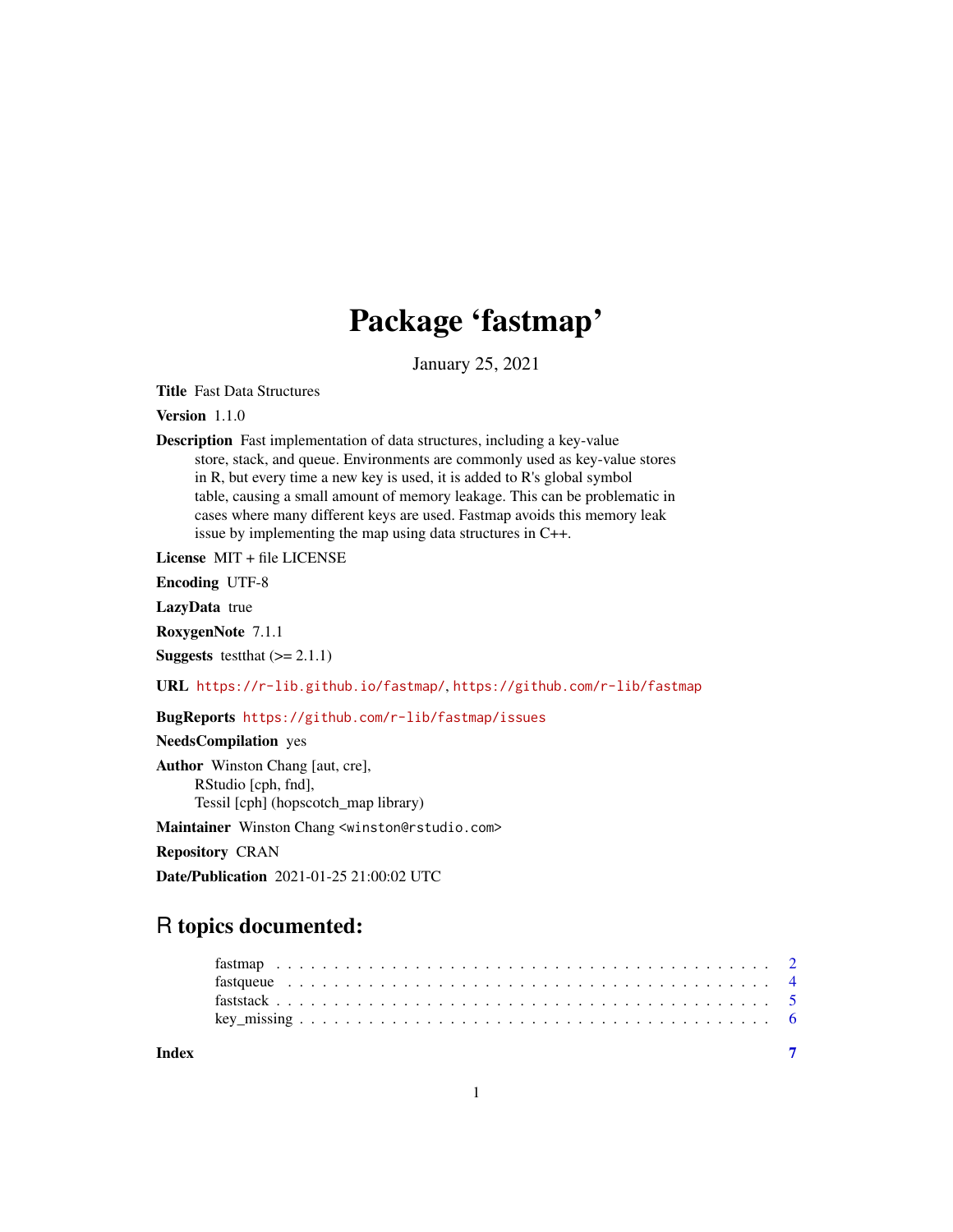<span id="page-1-0"></span>

#### **Description**

A fastmap object provides a key-value store where the keys are strings and the values are any R objects.

#### Usage

```
fastmap(missing_default = NULL)
```
#### Arguments

missing\_default

The value to return when get() is called with a key that is not in the map. The default is NULL, but in some cases it can be useful to return a sentinel value, such as a [key\\_missing](#page-5-1) object.

#### Details

In R, it is common to use environments as key-value stores, but they can leak memory: every time a new key is used, R registers it in its global symbol table, which only grows and is never garbage collected. If many different keys are used, this can cause a non-trivial amount of memory leakage.

Fastmap objects do not use the symbol table and do not leak memory.

Unlike with environments, the keys in a fastmap are always encoded as UTF-8, so if you call \$set() with two different strings that have the same Unicode values but have different encodings, the second call will overwrite the first value. If you call \$keys(), it will return UTF-8 encoded strings, and similarly, \$as\_list() will return a list with names that have UTF-8 encoding.

Note that if you call \$mset() with a named argument, where the name is non-ASCII, R will convert the name to the native encoding before fastmap has the chance to convert them to UTF-8, and the keys may get mangled in the process. However, if you use  $\text{Imset}(.\text{list} = x)$ , then R will not convert the keys to the native encoding, and the keys will be correctly converted to UTF-8. With \$mget(), the keys will be converted to UTF-8 before they are fetched.

fastmap objects have the following methods:

set(key, value) Set a key-value pair. key must be a string. Returns value.

- mset(..., .list = NULL) Set multiple key-value pairs. The key-value pairs are named arguments, and/or a list passed in as .list. Returns a named list where the names are the keys, and the values are the values.
- get(key, missing = missing\_default) Get a value corresponding to key. If the key is not in the map, return missing.
- mget(keys, missing = missing\_default) Get values corresponding to keys, which is a character vector. The values will be returned in a named list where the names are the same as the keys passed in, in the same order. For keys not in the map, they will have missing for their value.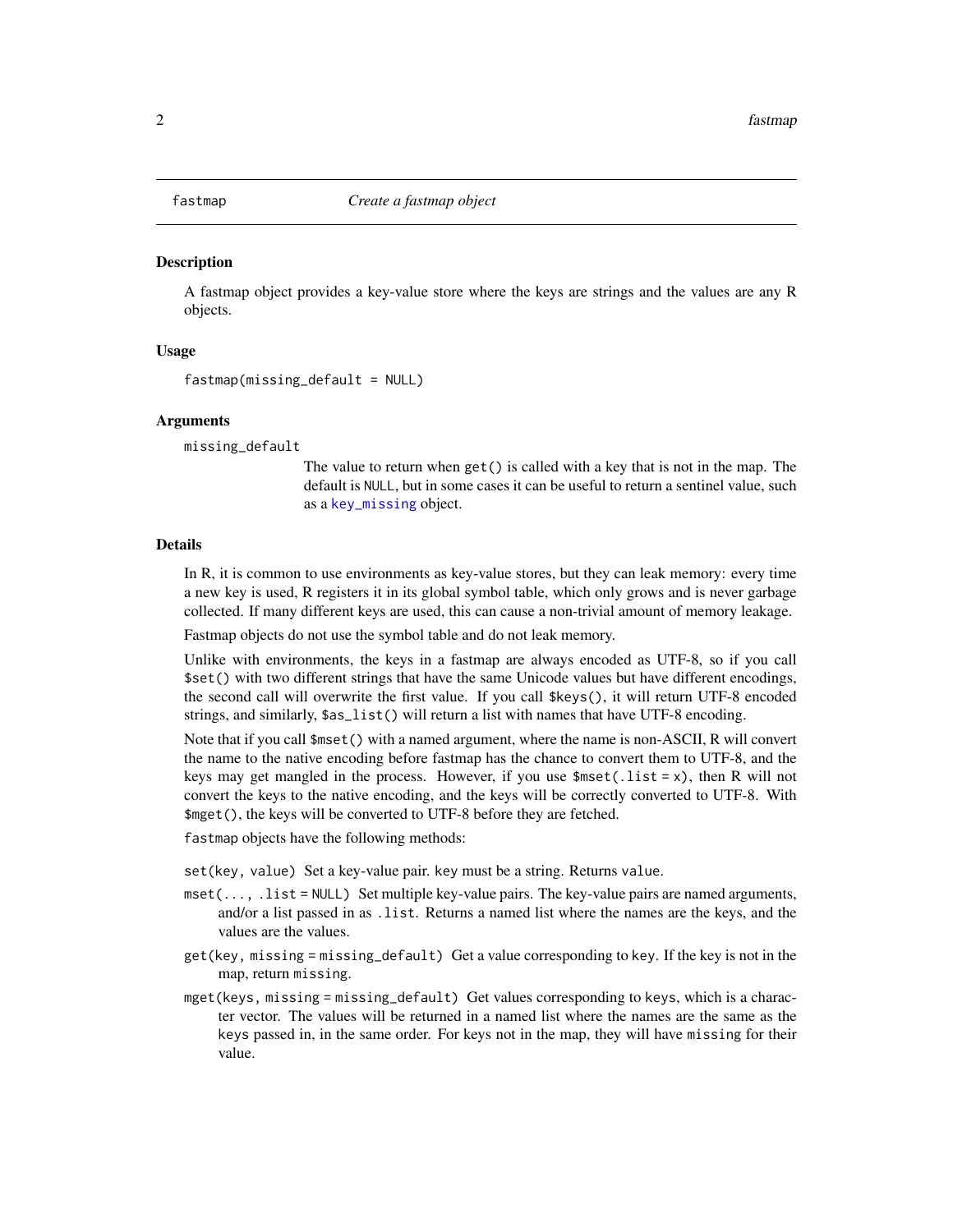#### fastmap 3

- has(keys) Given a vector of keys, returns a logical vector reporting whether each key is contained in the map.
- remove(keys) Given a vector of keys, remove the key-value pairs from the map. Returns a logical vector reporting whether each item existed in (and was removed from) the map.
- keys(sort = FALSE) Returns a character vector of all the keys. By default, the keys will be in arbitrary order. Note that the order can vary across platforms and is not guaranteed to be consistent. With sort=TRUE, the keys will be sorted according to their Unicode code point values.
- size() Returns the number of items in the map.
- as\_list(sort = FALSE) Return a named list where the names are the keys from the map, and the values are the values. By default, the keys will be in arbitrary order. Note that the order can vary across platforms and is not guaranteed to be consistent. With sort=TRUE, the keys will be sorted according to their Unicode code point values.
- reset() Reset the fastmap object, clearing all items.

#### Examples

```
# Create the fastmap object
m <- fastmap()
# Set some key-value pairs
m$set("x", 100)
m$set("letters", c("a", "b", "c"))
m$mset(numbers = c(10, 20, 30), nothing = NULL)# Get values using keys
m$get("x")
m$get("numbers")
m$mget(c("letters", "numbers"))
# Missing keys return NULL by default, but this can be customized
m$get("xyz")
# Check for existence of keys
m$has("x")
m$has("nothing")
m$has("xyz")
# Remove one or more items
m$remove(c("letters", "x"))
# Return number of items
m$size()
# Get all keys
m$keys()
# Return named list that represents all key-value pairs
str(m$as_list())
```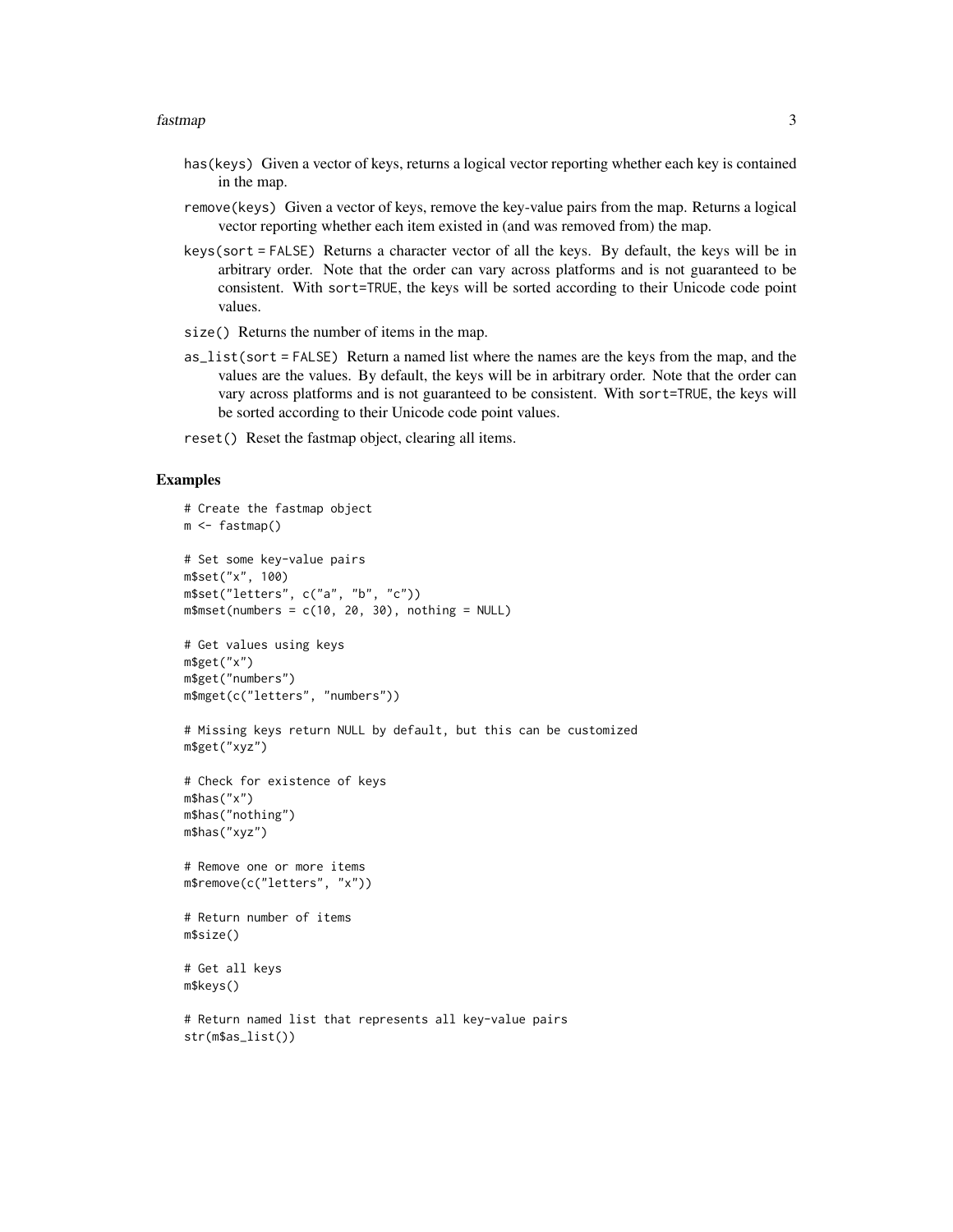#### <span id="page-3-0"></span>4 fastqueue

```
# Clear the map
m$reset()
# Specify missing value when get() is called
m <- fastmap()
m$get("x", missing = key_missing())
#> <Key Missing>
# Specify the default missing value
m <- fastmap(missing_default = key_missing())
m$get("x")
#> <Key Missing>
```
fastqueue *Create a queue*

#### Description

A fastqueue is backed by a list, which is used in a circular manner. The backing list will grow or shrink as the queue changes in size.

#### Usage

```
fastqueue(int = 20, missing\_default = NULL)
```
#### Arguments

init Initial size of the list that backs the queue. This is also used as the minimum size of the list; it will not shrink any smaller.

missing\_default

The value to return when remove() or peek() are called when the stack is empty. Default is NULL.

#### Details

fastqueue objects have the following methods:

 $add(x)$  Add an object to the queue.

 $madd(...,. list = NULL)$  Add objects to the queue. . list can be a list of objects to add.

- remove(missing = missing\_default) Remove and return the next object in the queue, but do not remove it from the queue. If the queue is empty, this will return missing, which defaults to the value of missing\_default that queue() was created with (typically, NULL).
- remove(n, missing = missing\_default) Remove and return the next n objects on the queue, in a list. The first element of the list is the oldest object in the queue (in other words, the next item that would be returned by remove()). If n is greater than the number of objects in the queue, any requested items beyond those in the queue will be replaced with missing (typically, NULL).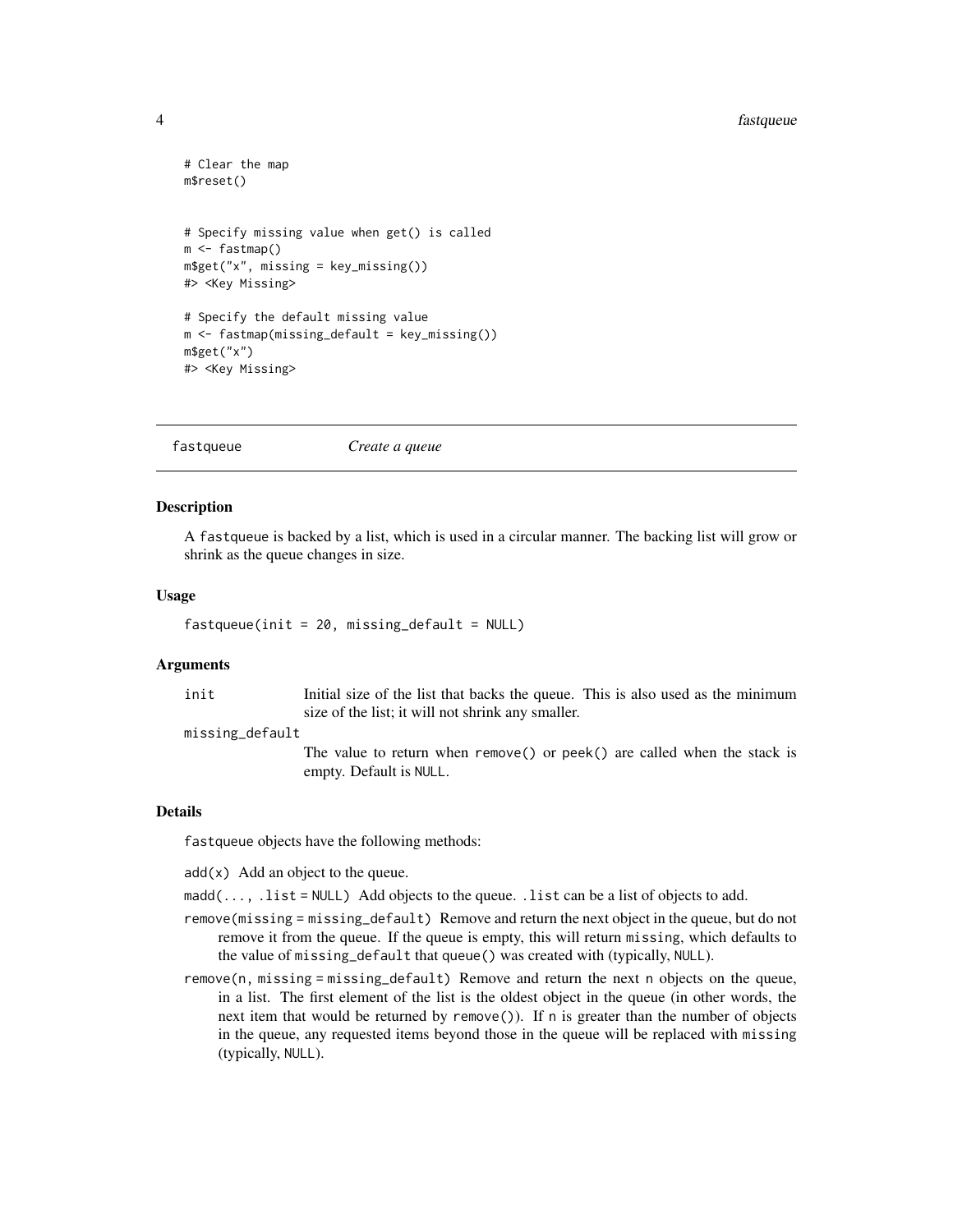#### <span id="page-4-0"></span>faststack 5

- peek(missing = missing\_default) Return the next object in the queue but do not remove it from the queue. If the queue is empty, this will return missing.
- reset() Reset the queue, clearing all items.
- size() Returns the number of items in the queue.
- as\_list() Return a list containing the objects in the queue, where the first element in the list is oldest object in the queue (in other words, it is the next item that would be returned by remove()), and the last element in the list is the most recently added object.

| faststack<br>Create a stack |
|-----------------------------|
|-----------------------------|

#### Description

A faststack is backed by a list. The backing list will grow or shrink as the stack changes in size.

#### Usage

faststack(init = 20, missing\_default = NULL)

#### Arguments

init Initial size of the list that backs the stack. This is also used as the minimum size of the list; it will not shrink any smaller.

missing\_default

The value to return when pop() or peek() are called when the stack is empty. Default is NULL.

#### Details

faststack objects have the following methods:

 $push(x)$  Push an object onto the stack.

- $mpush(..., .list = NULL)$  Push objects onto the stack. . list can be a list of objects to add.
- pop(missing = missing\_default) Remove and return the top object on the stack. If the stack is empty, it will return missing, which defaults to the value of missing\_default that stack() was created with (typically, NULL).
- mpop(n, missing = missing\_default) Remove and return the top n objects on the stack, in a list. The first element of the list is the top object in the stack. If n is greater than the number of objects in the stack, any requested items beyond those in the stack will be replaced with missing (typically, NULL).
- peek(missing = missing\_default) Return the top object on the stack, but do not remove it from the stack. If the stack is empty, this will return missing.
- reset() Reset the stack, clearing all items.
- size() Returns the number of items in the stack.
- as\_list() Return a list containing the objects in the stack, where the first element in the list is the object at the bottom of the stack, and the last element in the list is the object at the top of the stack.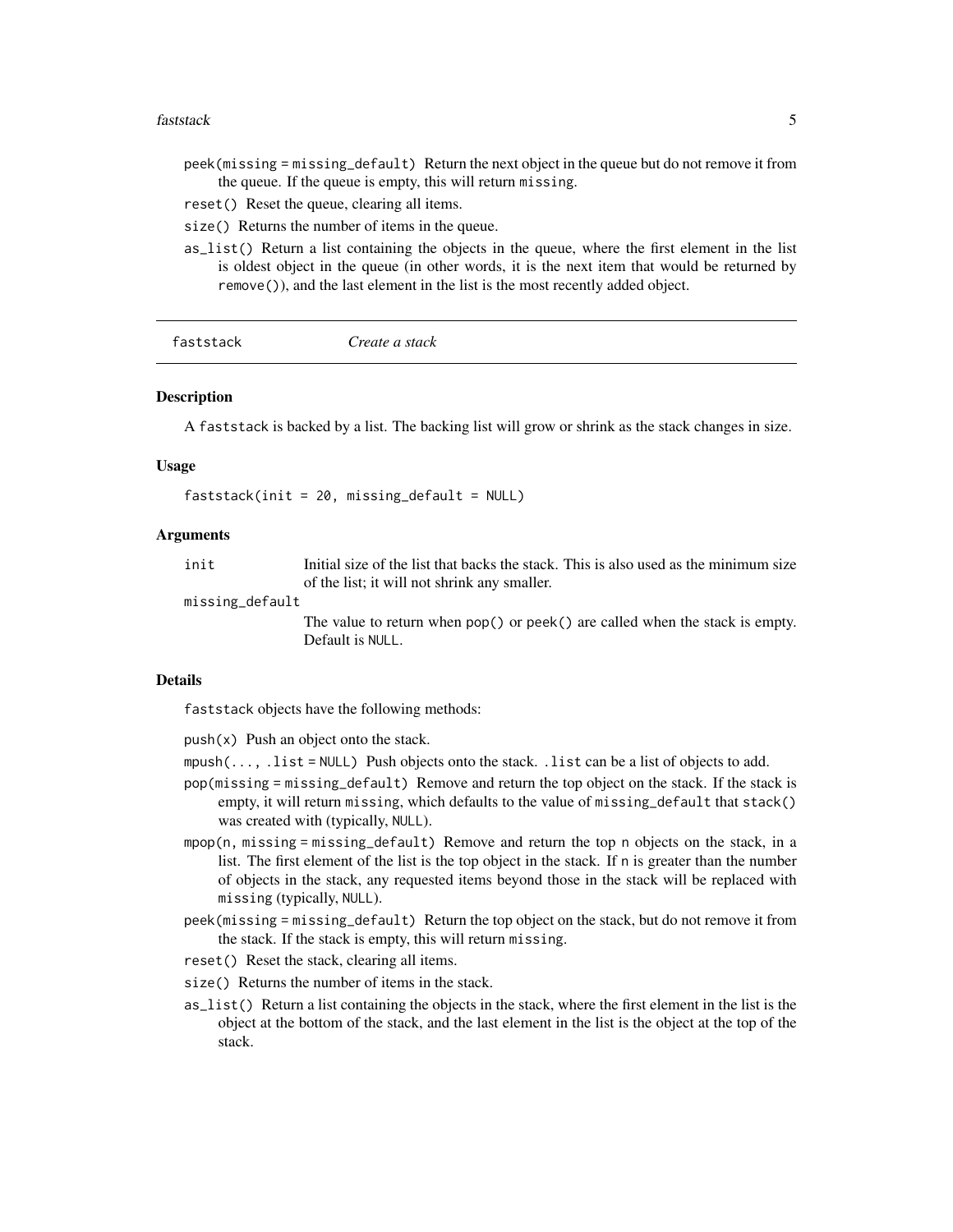<span id="page-5-1"></span><span id="page-5-0"></span>

### Description

A key\_missing object represents a missing key.

#### Usage

key\_missing()

```
is.key_missing(x)
```
#### Arguments

x An object to test.